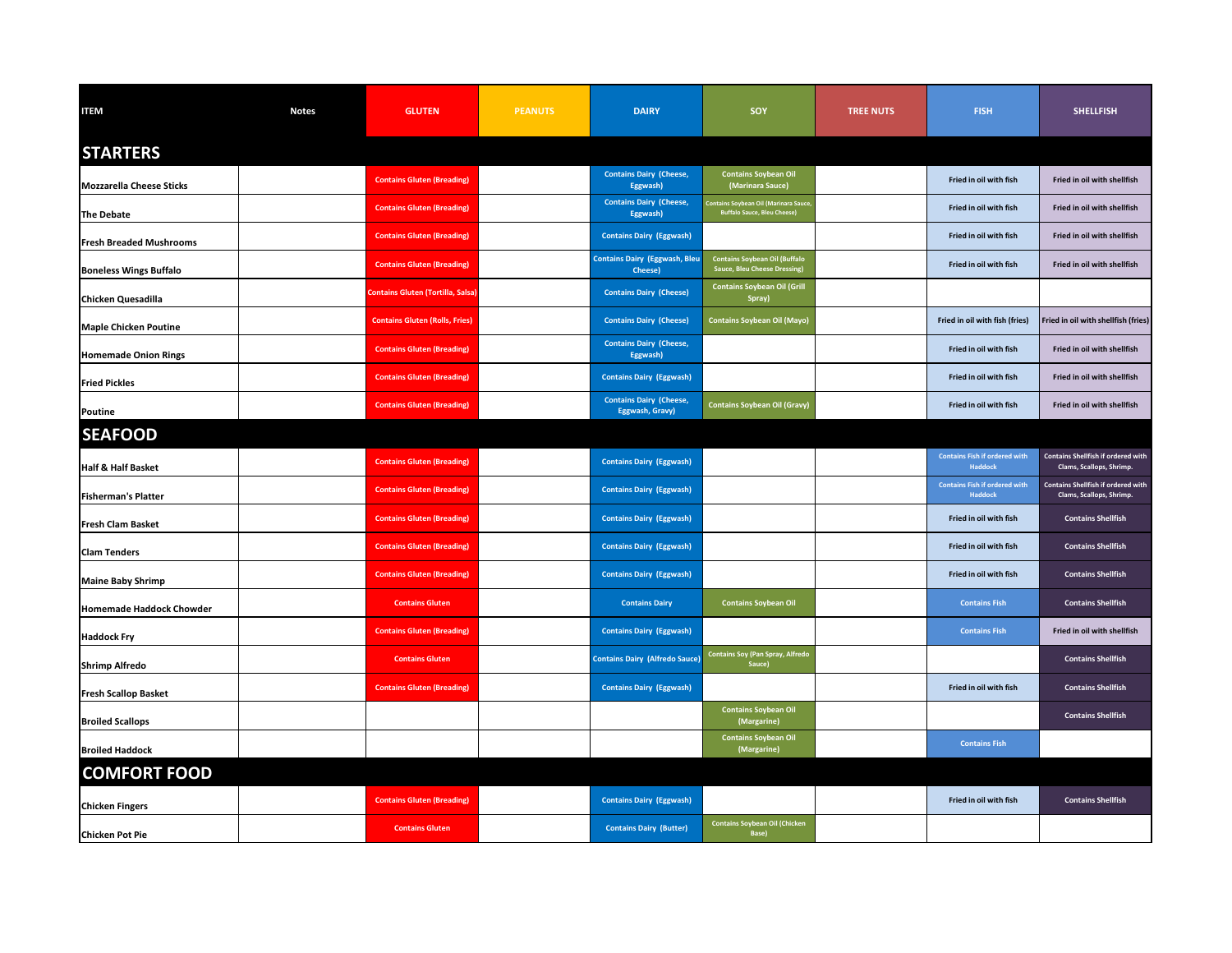| <b>ITEM</b>                             | <b>Notes</b> | <b>GLUTEN</b>                               | <b>PEANUTS</b> | <b>DAIRY</b>                                    | <b>SOY</b>                                              | <b>TREE NUTS</b> | <b>FISH</b>            | <b>SHELLFISH</b>            |
|-----------------------------------------|--------------|---------------------------------------------|----------------|-------------------------------------------------|---------------------------------------------------------|------------------|------------------------|-----------------------------|
| <b>Chicken Breasts</b>                  |              |                                             |                |                                                 | Pan Spray contains Soybean Oi                           |                  |                        |                             |
| <b>Fried Chicken Breasts</b>            |              | <b>Contains Gluten (Breading)</b>           |                | <b>Contains Dairy (Eggwash)</b>                 |                                                         |                  | Fried in oil with fish | <b>Contains Shellfish</b>   |
| <b>Roast Turkey &amp; Trimmings</b>     |              | <b>Contains Gluten (Stuffing,</b><br>Gravy) |                |                                                 | <b>Contains Soybean Oil (Gravy,</b><br><b>Stuffing)</b> |                  |                        |                             |
| Maple Glazed Fried Chicken              |              | <b>Contains Gluten (Breading)</b>           |                | <b>Contains Dairy (Eggwash,</b><br>Mayo)        | <b>Contains Soybean Oil (Mayo)</b>                      |                  | Fried in oil with fish | Fried in oil with shellfish |
| <b>Chicken Parmesan</b>                 |              | <b>Contains Gluten (Pasta)</b>              |                | <b>Contains Dairy (Eggwash &amp;</b><br>Cheese) | <b>Contains Soybean Oil (Marinara Sauce</b>             |                  | Fried in oil with fish | <b>Contains Shellfish</b>   |
| <b>Chicken Alfredo</b>                  |              | <b>Contains Gluten (Pasta)</b>              |                | <b>Contains Dairy (Alfredo Sauce)</b>           | <b>Contains Soy (Pan Spray, Alfredo</b><br>Sauce)       |                  |                        |                             |
| <b>Shepherd's Pie</b>                   |              | <b>Contains Gluten (Gravy)</b>              |                | <b>Contains Dairy (Cheese)</b>                  |                                                         |                  |                        |                             |
| Spaghetti with Marinara Sauce           |              | <b>Contains Gluten (Pasta)</b>              |                |                                                 | <b>Contains Soybean Oil (Marinara</b><br>Sauce)         |                  |                        |                             |
| <b>Spaghetti with Meat Sauce</b>        |              | <b>Contains Gluten (Pasta)</b>              |                |                                                 | <b>Contains Soybean Oil (Marinara</b><br>Sauce)         |                  |                        |                             |
| Spaghetti with Meatballs                |              | <b>Contains Gluten (Pasta)</b>              |                |                                                 | <b>Contains Soybean Oil (Marinara</b><br>Sauce)         |                  |                        |                             |
| <b>Sirloin Tips</b>                     |              |                                             |                |                                                 | <b>Contains Soybean Oil (Pan Spray)</b>                 |                  |                        |                             |
| <b>Meatloaf Mountain</b>                |              | <b>Contains Gluten (Breadcrumbs)</b>        |                | <b>Contains Dairy (Egg)</b>                     | <b>Contains Soybean Oil (Pan Spray)</b>                 |                  |                        |                             |
| Meatloaf                                |              | <b>Contains Gluten (Breadcrumbs)</b>        |                | <b>Contains Dairy (Egg)</b>                     | <b>Contains Soybean Oil (Pan Spray)</b>                 |                  |                        |                             |
| Liver & Onions                          |              |                                             |                |                                                 | <b>Contains Soybean Oil (Pan Spray)</b>                 |                  |                        |                             |
| <b>Baked Ham Dinner</b>                 |              | <b>Contains Gluten (Stuffing)</b>           |                |                                                 | <b>Contains Soybean Oil (Stuffing)</b>                  |                  |                        |                             |
| Mac & Cheese & Dogs                     |              | <b>Contains Gluten (Pasta, hot</b><br>dogs) |                | <b>Contains Dairy (Cheese)</b>                  | <b>Contains Soybean Oil (Pan Spray)</b>                 |                  |                        |                             |
| <b>SANDWICHES</b>                       |              |                                             |                |                                                 |                                                         |                  |                        |                             |
| <b>Haddock Sandwich</b>                 |              | <b>Contains Gluten (Breading,</b><br>Roll)  |                | <b>Contains Dairy (Egg, Milk,</b><br>Cheese)    |                                                         |                  | <b>Contains Fish</b>   | Fried in oil with shellfish |
| Down Home Sandwich                      |              | <b>Contains Gluten (Bread)</b>              |                |                                                 |                                                         |                  |                        |                             |
| <b>Club Sandwich</b>                    |              | <b>Contains Gluten (Bread)</b>              |                | <b>Contains Dairy (Mayo)</b>                    | <b>Contains Soybean Oil (Mayo)</b>                      |                  |                        |                             |
| Hot Roast Turkey & Stuffing<br>Sandwich |              | <b>Contains Gluten (Bread, Gravy)</b>       |                | <b>Contains Dairy (Gravy)</b>                   | <b>Contains Soy (Gravy)</b>                             |                  |                        |                             |
| <b>Philly Steak Sandwich</b>            |              | <b>Contains Gluten (Bread)</b>              |                | <b>Contains Dairy (Cheese)</b>                  | <b>Roll Grilled with other Soy</b><br>products          |                  |                        |                             |
| <b>Lobster Roll</b>                     |              | <b>Contains Gluten (Bread)</b>              |                | <b>Contains Dairy (Mayo)</b>                    | <b>Contains Soybean Oil (Mayo)</b>                      |                  |                        | <b>Contains Shellfish</b>   |
| <b>Clam Roll</b>                        |              | <b>Contains Gluten (Bread)</b>              |                | <b>Contains Dairy (Milk,</b><br>Eggwash)        | <b>Roll Grilled with other Soy</b><br>products          |                  | Fried in oil with fish | <b>Contains Shellfish</b>   |
| <b>Shrimp Roll</b>                      |              | <b>Contains Gluten (Bread)</b>              |                | <b>Contains Dairy (Milk,</b><br>Eggwash)        | <b>Roll Grilled with other Soy</b><br>products          |                  | Fried in oil with fish | <b>Contains Shellfish</b>   |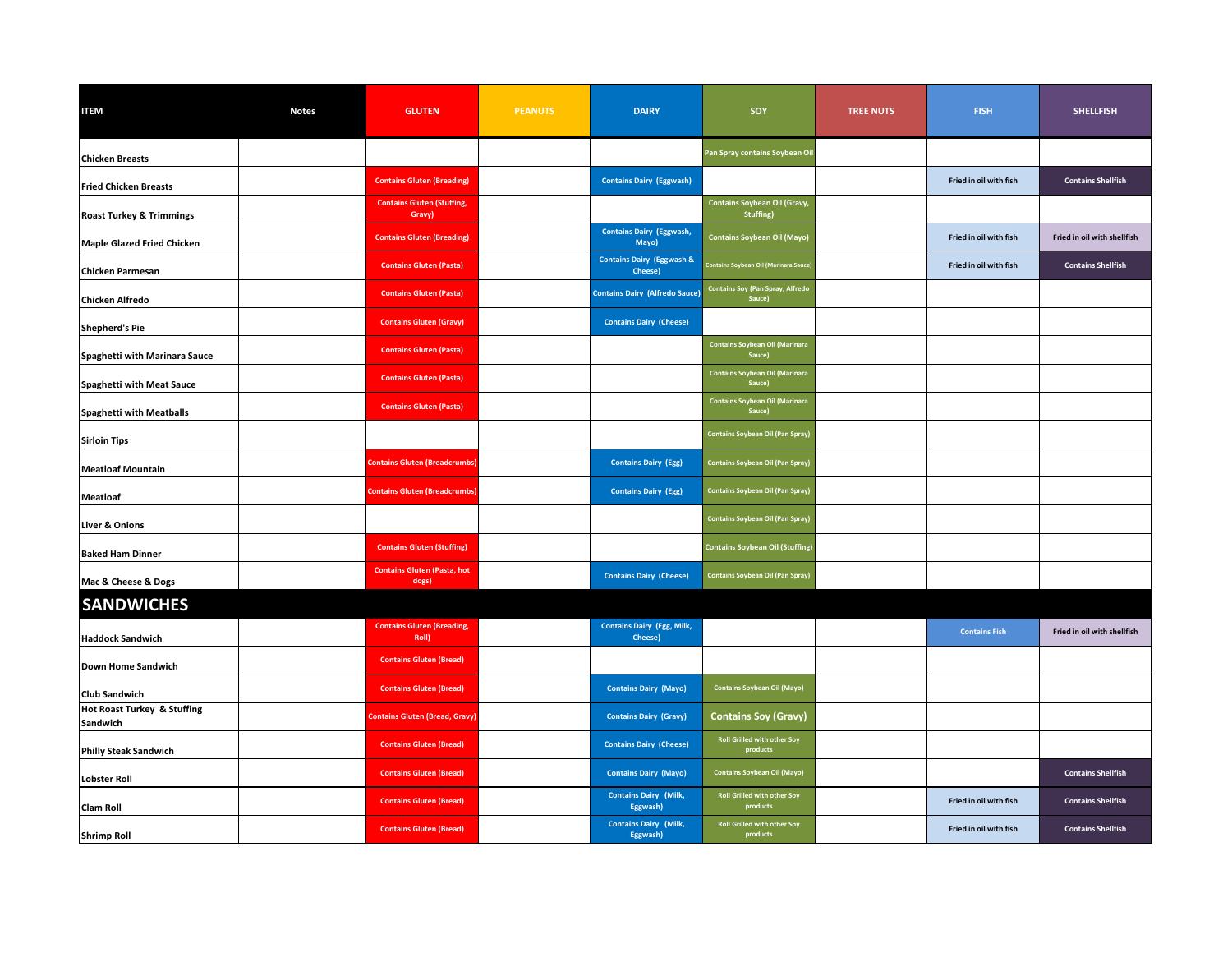| <b>ITEM</b>                            | <b>Notes</b> | <b>GLUTEN</b>                                          | <b>PEANUTS</b> | <b>DAIRY</b>                                 | SOY                                                                                   | <b>TREE NUTS</b> | <b>FISH</b>                     | <b>SHELLFISH</b>            |
|----------------------------------------|--------------|--------------------------------------------------------|----------------|----------------------------------------------|---------------------------------------------------------------------------------------|------------------|---------------------------------|-----------------------------|
| <b>Scallop Roll</b>                    |              | <b>Contains Gluten (Bread)</b>                         |                | <b>Contains Dairy (Milk,</b><br>Eggwash)     | <b>Roll Grilled with other Soy</b><br>products                                        |                  | Fried in oil with fish          | <b>Contains Shellfish</b>   |
| Reuben                                 |              | <b>Contains Gluten (Bread)</b>                         |                |                                              | <b>Bread Grilled with other Soy</b><br>products                                       |                  |                                 |                             |
| <b>Grilled Cheese</b>                  |              | <b>Contains Gluten (Bread)</b>                         |                | <b>Contains Dairy (Cheese)</b>               | <b>Bread Grilled with other Soy</b><br>products                                       |                  |                                 |                             |
| <b>Grilled Cheese &amp; Bacon</b>      |              | <b>Contains Gluten (Bread)</b>                         |                | <b>Contains Dairy (Cheese)</b>               | <b>Bread Grilled with other Soy</b><br>products                                       |                  |                                 |                             |
| <b>BLT</b>                             |              | <b>Contains Gluten (Bread)</b>                         |                | <b>Contains Dairy (Cheese, Mayo)</b>         | <b>Contains Soybean Oil (Grilled</b><br><b>Bread, Mayo)</b>                           |                  |                                 |                             |
| <b>Turkey Bacon Club Wrap</b>          |              | <b>Contains Gluten (Tortilla)</b>                      |                |                                              | Contains Soybean Oil (Tortilla,<br>Mayo)                                              |                  |                                 |                             |
| <b>Buffalo Chicken Wrap</b>            |              | <b>Contains Gluten (Tortilla,</b><br><b>Breading</b> ) |                | <b>Contains Dairy (Cheese, Milk,</b><br>Egg) | <b>Contains Soybean Oil (Buffalo Sauce,</b><br><b>Bleu Cheese Dressing, Tortilla)</b> |                  | Fried in oil with fish          | Fried in oil with shellfish |
| <b>Chicken Caesar Wrap</b>             |              | <b>Contains Gluten (Tortilla)</b>                      |                | <b>Contains Dairy (Cheese,</b><br>Dressing)  | Contains Soybean Oil (Tortilla,<br>Dressing)                                          |                  | <b>Contains Fish</b>            |                             |
| <b>BURGERS</b>                         |              |                                                        |                |                                              |                                                                                       |                  |                                 |                             |
| Hamburger                              |              | <b>Contains Gluten (Bread)</b>                         |                |                                              | <b>Roll Grilled with other Soy</b><br>products                                        |                  |                                 |                             |
| <b>Cheeseburger</b>                    |              | <b>Contains Gluten (Bread)</b>                         |                | <b>Contains Dairy (Cheese)</b>               | <b>Roll Grilled with other Soy</b><br>products                                        |                  |                                 |                             |
| <b>Mini Cheeseburgers</b>              |              | <b>Contains Gluten (Bread)</b>                         |                | <b>Contains Dairy (Cheese)</b>               | <b>Roll Grilled with other Soy</b><br>products                                        |                  |                                 |                             |
| <b>Moose Burger</b>                    |              | <b>Contains Gluten (Bread)</b>                         |                | <b>Contains Dairy (Cheese)</b>               | <b>Roll Grilled with other Soy</b><br>products, Dressing                              |                  |                                 |                             |
| <b>Bacon Cheddar Burger</b>            |              | <b>Contains Gluten (Bread)</b>                         |                | <b>Contains Dairy (Cheese)</b>               | <b>Roll Grilled with other Soy</b><br>products                                        |                  |                                 |                             |
| <b>Memphis BBQ Bacon Burger</b>        |              | <b>Contains Gluten (Bread)</b>                         |                | <b>Contains Dairy (Cheese)</b>               | <b>Roll Grilled with other Soy</b><br>products                                        |                  |                                 |                             |
| <b>Cheeseburger Hot Dog Blue Plate</b> |              | <b>Contains Gluten (Bread)</b>                         |                | <b>Contains Dairy (Cheese)</b>               | <b>Roll Grilled with other Soy</b><br>products                                        |                  |                                 |                             |
| Two Cheeseburger Blue Plate            |              | <b>Contains Gluten (Bread)</b>                         |                | <b>Contains Dairy (Cheese)</b>               | <b>Roll Grilled with other Soy</b><br>products                                        |                  |                                 |                             |
| Two Hot Dog Blue Plate                 |              | <b>Contains Gluten (Bread)</b>                         |                |                                              | <b>Roll Grilled with other Soy</b><br>products                                        |                  |                                 |                             |
| SOUP/SALADS                            |              |                                                        |                |                                              |                                                                                       |                  |                                 |                             |
| Seafood Safari                         |              | <b>Contains Gluten</b>                                 |                | <b>Contains Dairy</b>                        | <b>Contains Soybean Oil</b>                                                           |                  | <b>Contains Fish</b>            | <b>Contains Shellfish</b>   |
| <b>Haddock Chowder</b>                 |              | <b>Contains Gluten</b>                                 |                | <b>Contains Dairy</b>                        | <b>Contains Soybean Oil</b>                                                           |                  | <b>Contains Fish</b>            | <b>Contains Shellfish</b>   |
| <b>Homemade Chili</b>                  |              |                                                        |                |                                              |                                                                                       |                  |                                 |                             |
| Garden Salad                           |              | <b>Contains Gluten (Croutons)</b>                      |                |                                              |                                                                                       |                  |                                 |                             |
| <b>Caesar Salad</b>                    |              | <b>Contains Gluten (Croutons)</b>                      |                | <b>Contains Dairy (Cheese,</b><br>Dressing)  | <b>Contains Soybean Oil</b><br>(Dressing)                                             |                  | <b>Contains Fish (Dressing)</b> |                             |
| <b>Chicken Caesar Salad</b>            |              | <b>Contains Gluten (Croutons)</b>                      |                | <b>Contains Dairy (Cheese,</b><br>Dressing)  | <b>Contains Soybean Oil</b><br>(Dressing)                                             |                  | <b>Contains Fish (Dressing)</b> |                             |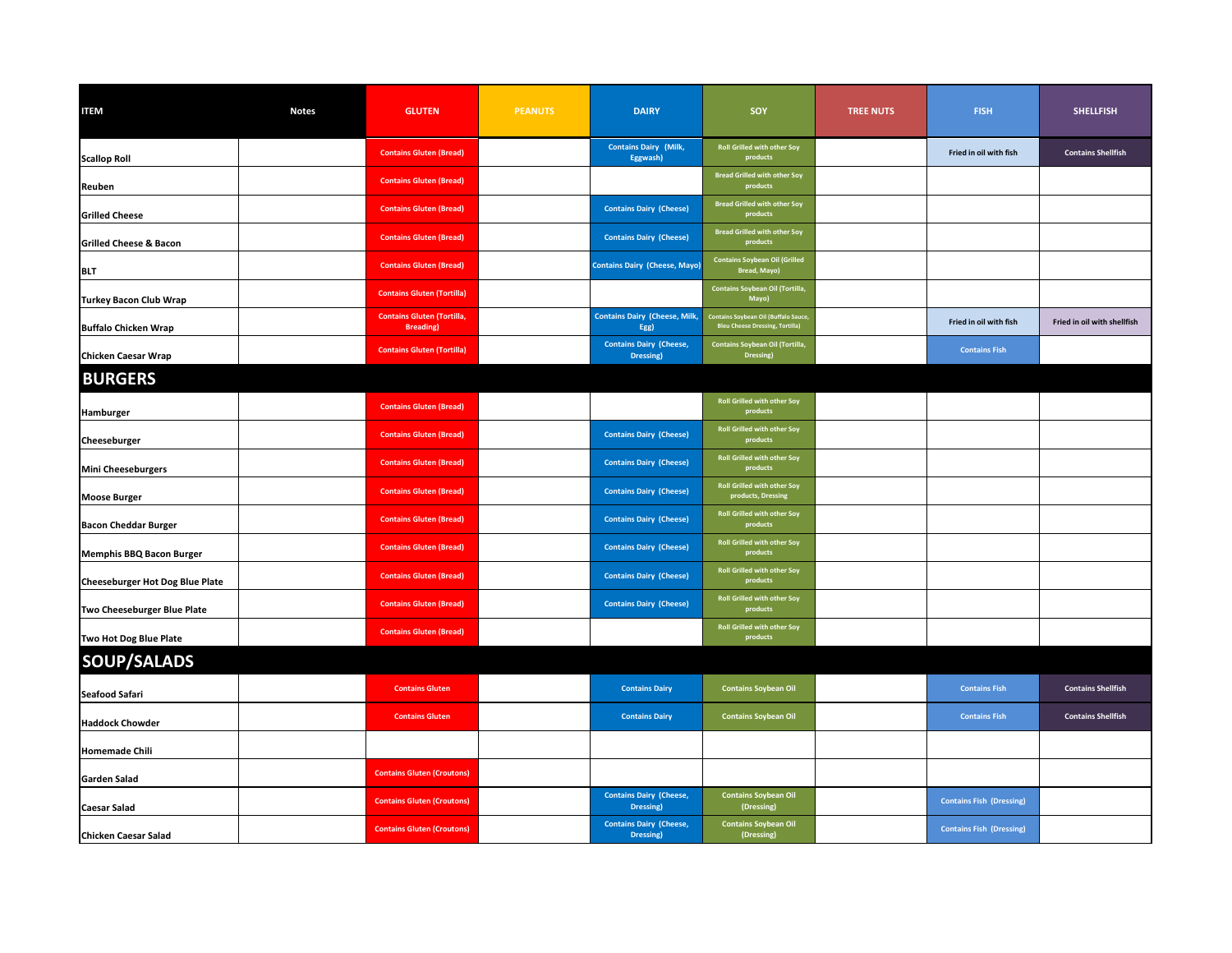| <b>ITEM</b>                             | <b>Notes</b> | <b>GLUTEN</b>                               | <b>PEANUTS</b> | <b>DAIRY</b>                                       | SOY                                        | <b>TREE NUTS</b>        | <b>FISH</b>            | <b>SHELLFISH</b>            |
|-----------------------------------------|--------------|---------------------------------------------|----------------|----------------------------------------------------|--------------------------------------------|-------------------------|------------------------|-----------------------------|
| <b>Chef's Salad</b>                     |              | <b>Contains Gluten (Croutons)</b>           |                | <b>Contains Dairy (Cheese, Egg)</b>                |                                            |                         |                        |                             |
| <b>Farmhouse Salad</b>                  |              |                                             |                | <b>Contains Dairy (Cheese, Egg in</b><br>dressing) | <b>Contains Soybean Oil</b><br>(Dressing)  |                         |                        |                             |
| <b>Blueberry Beet Salad</b>             |              |                                             |                | <b>Contains Dairy (Cheese)</b>                     | <b>Contains Soybean Oil</b><br>(Dressing)  | <b>Contains Walnuts</b> |                        |                             |
| <b>Harvest Rice Bowl</b>                |              | <b>Contains Gluten (Rice Pilaf)</b>         |                | <b>Contains Dairy (Cheese)</b>                     | <b>Contains Soybean Oil (Rice)</b>         |                         |                        |                             |
| <b>Dressing Lite Ranch</b>              |              |                                             |                | <b>Contains Dairy</b>                              | <b>Contains Soybean Oil</b>                |                         |                        |                             |
| <b>Dressing Apple Cider Vinaigrette</b> |              |                                             |                | <b>Contains Dairy (Cheese, Egg in</b><br>dressing) | <b>Contains Soybean Oil</b>                |                         |                        |                             |
| <b>Dressing Bleu Cheese</b>             |              |                                             |                | <b>Contains Dairy</b>                              | <b>Contains Soybean Oil</b>                |                         |                        |                             |
| <b>Dressing Honey Mustard</b>           |              |                                             |                | <b>Contains Dairy</b>                              | <b>Contains Soybean Oil</b>                |                         |                        |                             |
| <b>Dressing Balsamic Vinaigrette</b>    |              |                                             |                |                                                    | <b>Contains Soybean Oil</b>                |                         |                        |                             |
| <b>Dressing Raspberry Vinaigrette</b>   |              |                                             |                |                                                    |                                            |                         |                        |                             |
| <b>Dressing Thousand Island</b>         |              |                                             |                |                                                    |                                            |                         |                        |                             |
| <b>Dressing Creamy Caesar</b>           |              |                                             |                | <b>Contains Dairy</b>                              | <b>Contains Soybean Oil</b>                |                         | <b>Contains Fish</b>   |                             |
| <b>Cocktail Sauce</b>                   |              |                                             |                |                                                    |                                            |                         | <b>Contains Fish</b>   |                             |
| <b>BBQ Sauce</b>                        |              |                                             |                |                                                    |                                            |                         |                        |                             |
| <b>Sweet &amp; Sour Sauce</b>           |              |                                             |                | <b>Contains Dairy</b>                              | <b>Contains Soybean Oil</b>                |                         |                        |                             |
| <b>Tarter Sauce</b>                     |              |                                             |                | <b>Contains Dairy</b>                              | <b>Contains Soybean Oil</b>                |                         |                        |                             |
| <b>SIDE ORDERS</b>                      |              |                                             |                |                                                    |                                            |                         |                        |                             |
| Side: Cole Slaw                         |              | <b>Contains Whey Protein</b><br>Concentrate |                | <b>Contains Dairy</b>                              | <b>Contains Soybean Oil</b>                |                         |                        |                             |
| <b>Side: French Fries</b>               |              | Fried in oil with Flour                     |                |                                                    | <b>Contains Soybean Oil</b>                |                         | Fried in oil with fish | Fried in oil with shellfish |
| <b>Side: Mashed Potato</b>              |              |                                             |                | <b>Contains Dairy</b>                              |                                            |                         |                        |                             |
| Side: Baked Potato                      |              |                                             |                |                                                    |                                            |                         |                        |                             |
| Side: Long Grain and Wild Rice Pilaf    |              |                                             |                | <b>Contains Dairy</b>                              | <b>Contains Soybean Oil</b>                |                         |                        |                             |
| <b>Side: Stuffing</b>                   |              | <b>Contains Gluten</b>                      |                | <b>Contains Dairy</b>                              | <b>Contains Soybean Oil</b>                |                         |                        |                             |
| Side: Applesauce                        |              |                                             |                |                                                    |                                            |                         |                        |                             |
| Side: Sauteed Beets with Feta           |              |                                             |                | <b>Contains Dairy (Cheese)</b>                     | <b>Contains Soybean Oil (Pan</b><br>Spray) |                         |                        |                             |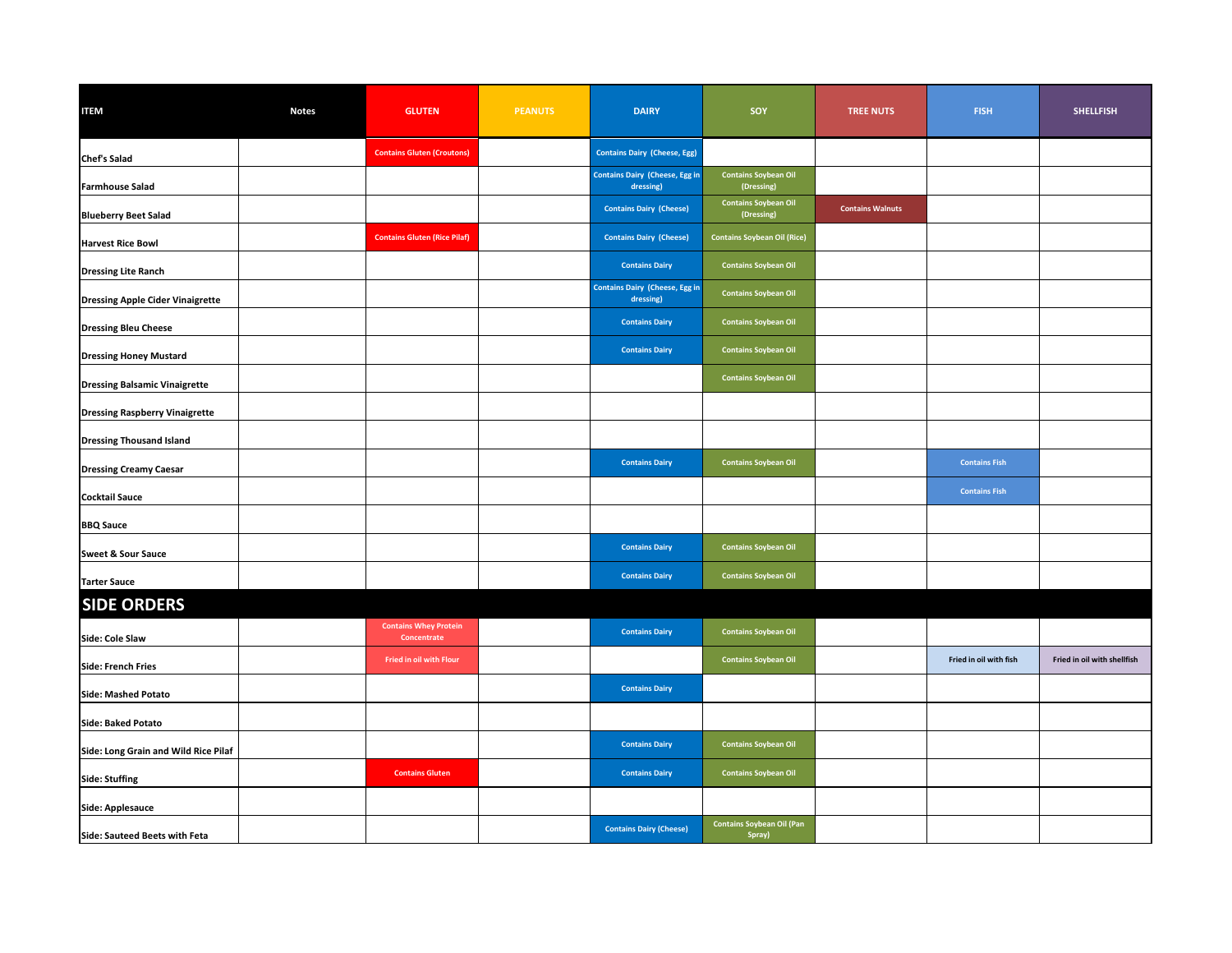| <b>ITEM</b>                     | <b>Notes</b> | <b>GLUTEN</b>           | <b>PEANUTS</b> | <b>DAIRY</b> | <b>SOY</b> | <b>TREE NUTS</b> | <b>FISH</b>            | <b>SHELLFISH</b>            |
|---------------------------------|--------------|-------------------------|----------------|--------------|------------|------------------|------------------------|-----------------------------|
| Side: Sweet Potato French Fries |              | Fried in oil with Flour |                |              |            |                  | Fried in oil with fish | Fried in oil with shellfish |
|                                 |              |                         |                |              |            |                  |                        |                             |
|                                 |              |                         |                |              |            |                  |                        |                             |
|                                 |              |                         |                |              |            |                  |                        |                             |